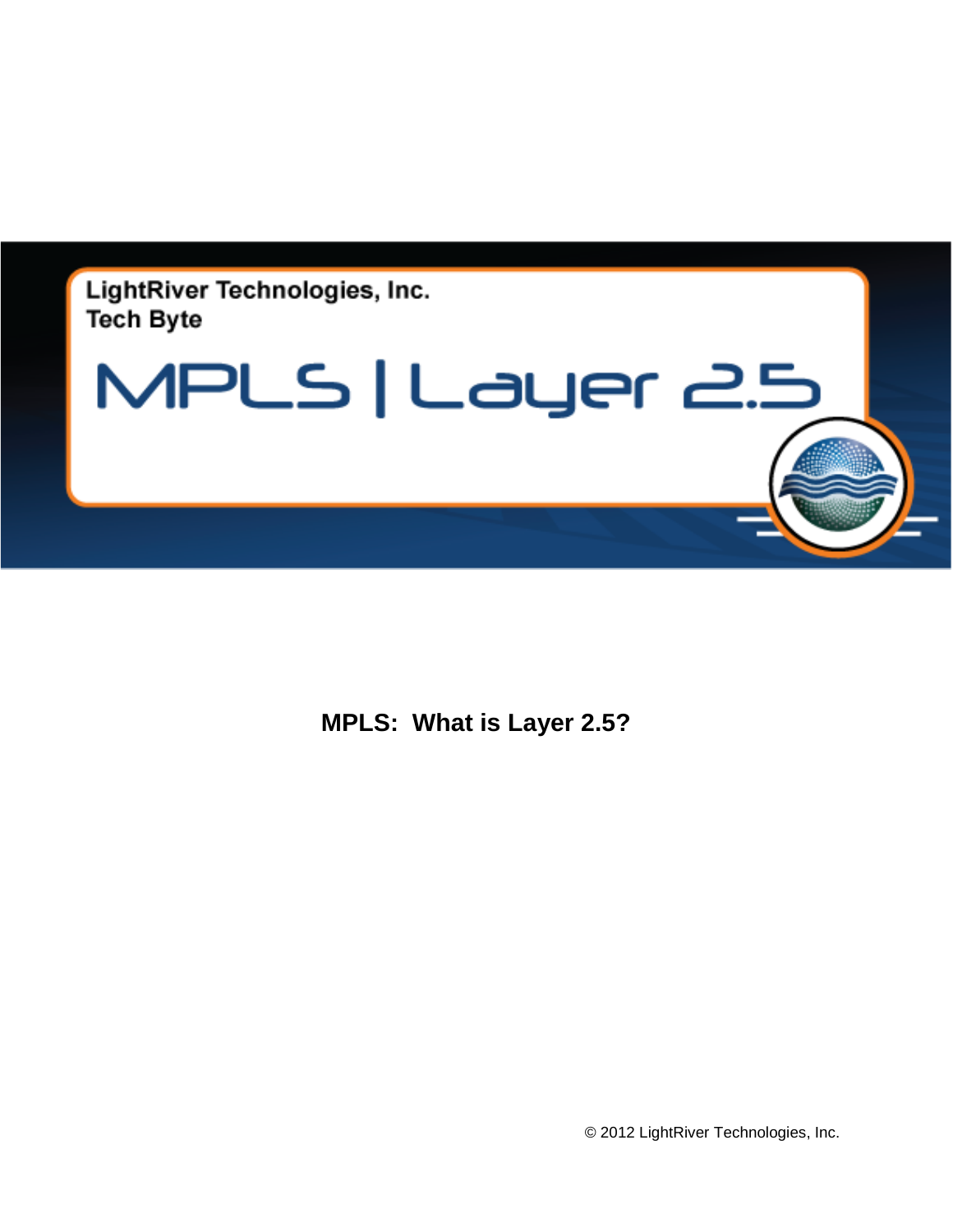

## **MPLS: What is Layer 2.5?**

Almost everyone connected to communications has heard of the OSI model (aka, 7-Layer Stack). It defines how bits are communicated and become applications. Typically layers are described in whole numbers: Layer 1, Layer 2…Layer 7.

Multiprotocol Label Switching (MPLS), an important communications protocol/technology is often described as "Layer 2.5". But, what does this mean and, more importantly, why is it important to the telecommunications transport network?

First, a review of the first three layers of the OSI model:

- Layer 1 Physical (think "optical"). Layer 1 simply defines the relationship between a device and the transmission media. Today this is typically fiber and wave division multiplexing (WDM). [Layer-1 moves the 0's and 1's across the network media].
- Layer 2 Data Link (think "Ethernet"). Layer 2 defines how to communicate between devices on the same network. Layer 2 is predominantly Ethernet. [Layer-2 groups the 0's and 1's into meaningful "packets" of information].
- Layer 3 Network (think "IP"). Layer 3 defines how to communicate between devices on different networks. This communications can be accomplished with garden variety routing (Layer 3) or MPLS (Layer 2.5). [Layer-3 moves the packets between networks].

Layer 2, called Carrier Ethernet in transport networks, can be used to communicate within a homogeneous network with a finite number of devices. However, due to the shared nature inherent in data media, Layer 2 arbitrates collisions on the network to ensure that communications occur. But as a network scales in number of devices, performance can degrade.

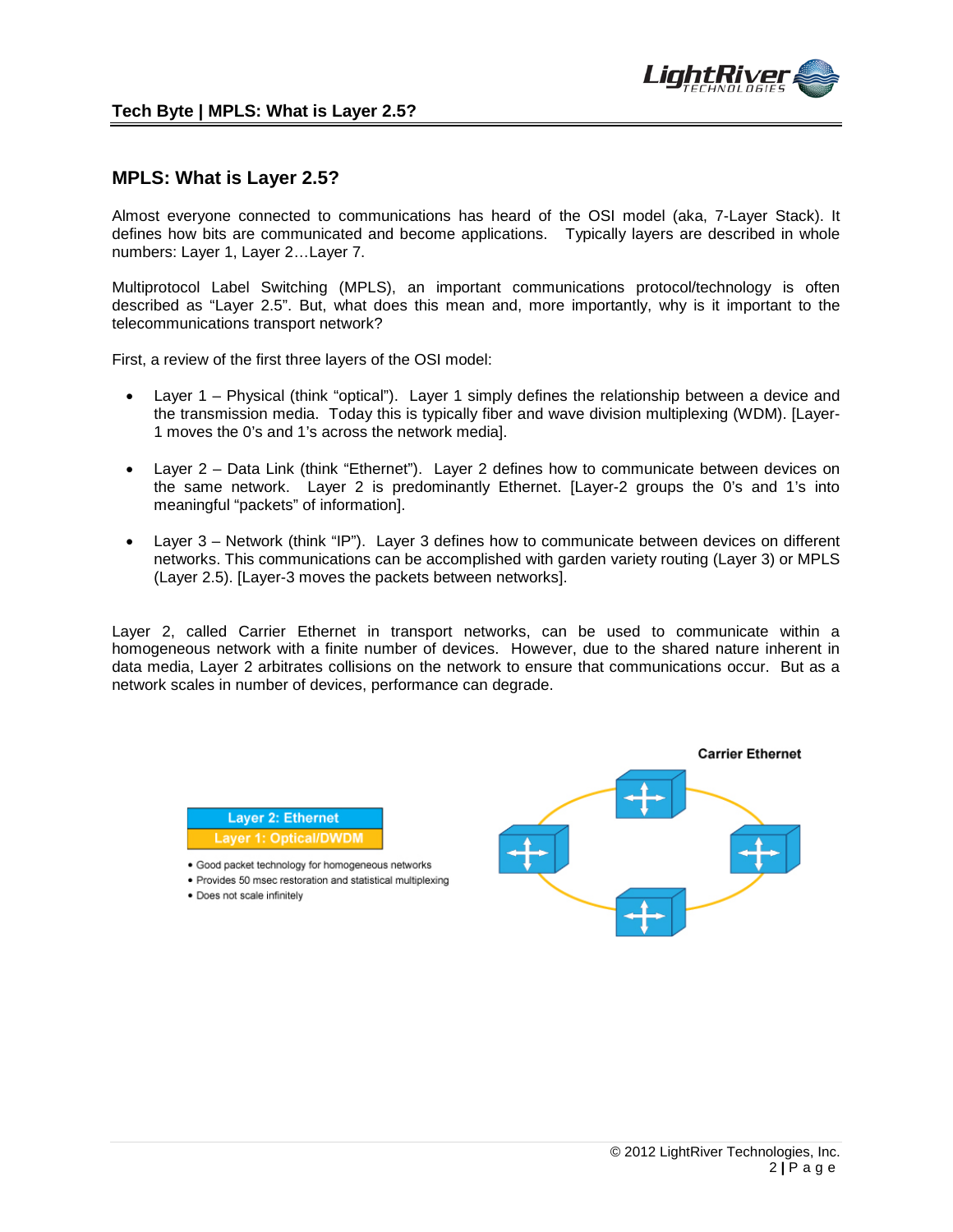

## **Tech Byte | MPLS: What is Layer 2.5?**

Layer 3, typically performed with routers, adds scalability in networks by selecting the best routes through, and between, networks and adding some quality of service. Layer 3 is fully dynamic - packet routing from source to destination is determined at each hop along the route based on the most current topology information. As a result, Layer 3 routing is not all that deterministic. Sequential packets can take different routes from source to destination through the network, causing inconsistent performance.



MPLS was created to apply the benefits of packet to mission critical and carrier class networks without the non-deterministic behavior. MPLS uses Layer 3 processes to find pathways from source to destination and then creates an information set that defines these pathways so that multiple packets can traverse the network in a consistent manner.